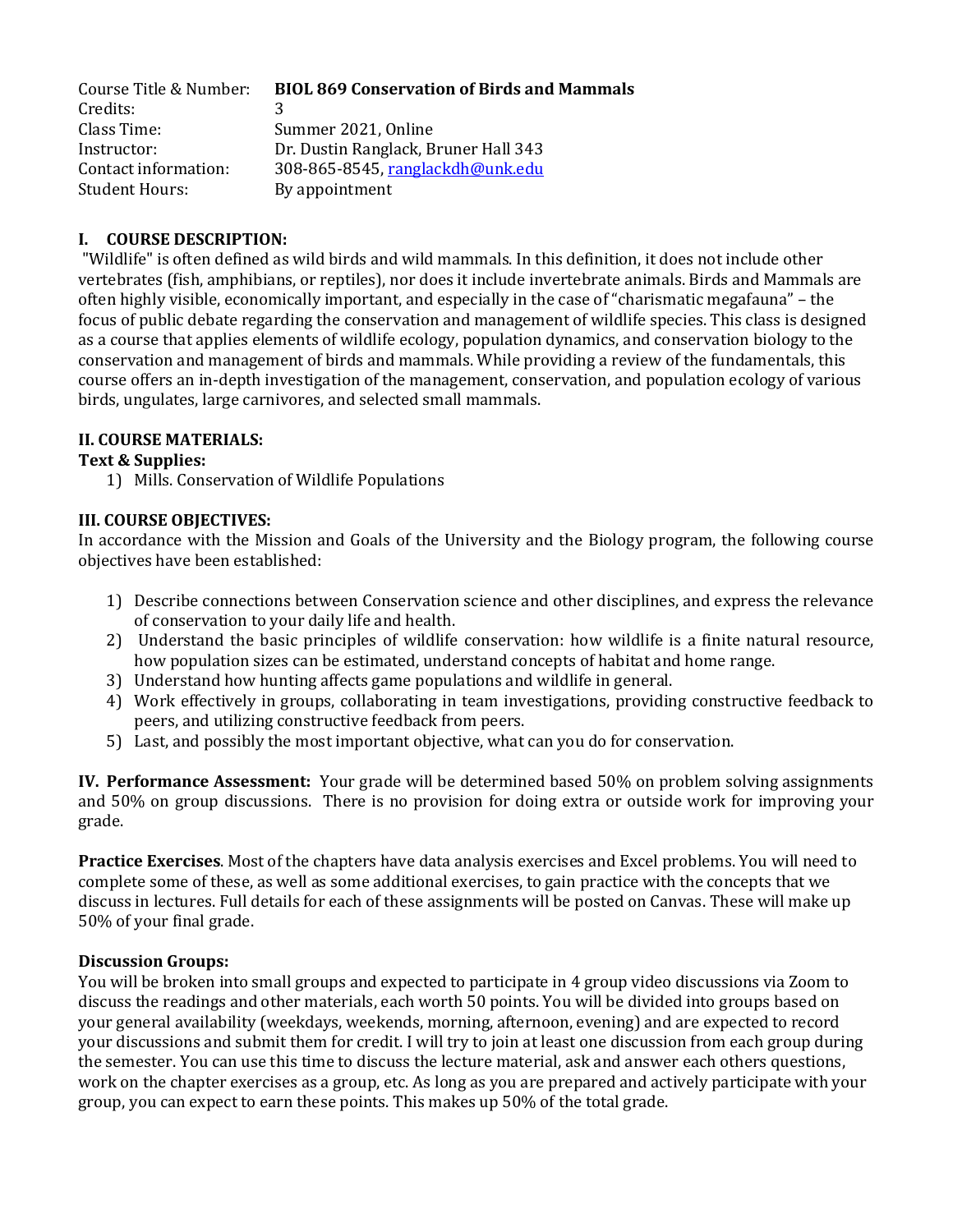The grading scale used for this class is as follows:

A (93-100%), A- (90-92.9%), B+ (88-89.9%), B (83-87.9%), B- (80-82.9%), C+ (78-79.9%), C (73-77.9%), C- (70-72.9%), D+ (68-69.9%), D (63-67.9%), D- (60-62.9%), and F (below 60%).

In general, grades for the course will be assigned as:

**A** – Indicates that the work is markedly superior and is without major problems. It is an honors grade denoting that the goals for the class have been achieved in exemplary fashion.

**B** – Indicates that the work has met all of the requirements of the assignment or course at a level that is consistently above average.

**C** – Indicates satisfactory work that is consistently average and that meets the course goals at a sufficient level to pass.

**D** – Indicates the minimal achievement in order to earn credit, even though the work is below the standard required for good academic standing.

**F** – Indicates failure to complete an assignment or course, or work that does not fit into the requirements of the assignment or course.

# **Student Responsibilities:**

**Email:** You must use your UNK email to receive any updates associated with the course. Email is also a quick and convenient way to contact your professors regarding questions associated with the course. However, please be thoughtful when sending emails as emails sent after 3 pm on Fridays will be answered on the following Monday.

**Course Policies:** Classrooms should be considered sanctuaries for the pursuit of knowledge. Those who enter them should be committed to learning and to respect the ideas and opinions of others. Undesirable behavior in the class will lead to dismissal from the lecture or laboratory session and even expulsion from the course. Undesirable behavior includes (but is not limited to), harassment of any kind, disrupting class when arriving late, and continuously talking at inappropriate times during class sessions.

**Late Assignments**: Without a valid excuse, any assignment not turned in on time is a late assignment. Late assignments will be docked 10% of the total possible points per day.

**Academic Integrity and Academic Honesty:** This course, like all UNK courses, abides by all University policies as outlined in the UNK Student Handbook, which contains the UNK Student Code of Conduct. More information can be found in the University Undergraduate catalog [\(https://catalog.unk.edu/undergraduate/\)](https://catalog.unk.edu/undergraduate/).

**Plagiarism and Cheating:** Anyone found plagiarizing or cheating will receive a 0 for that assignment; subsequent violations will result in referral to the Vice Chancellor for Academic Affairs. Cheating (at any level) is an intolerable behavior that has no place in any scientific, educational, or social activity. Penalties for cheating and plagiarism can be found in the University catalog [\(http://catalog.unk.edu\)](http://catalog.unk.edu/).

**Policy on Withdraw (W) and Incomplete (I) grades**: Students may not withdraw past the mid-point of a class unless extenuating circumstances exist, in which case the student may receive a "W". Extenuating circumstances are defined as circumstances that occur AFTER the mid-point of the course and beyond the control of the student which in the judgment of the Vice Chancellor for Academic Affairs, in consultation with the Exceptional Withdrawal Committee, constitute appropriate cause for withdrawal.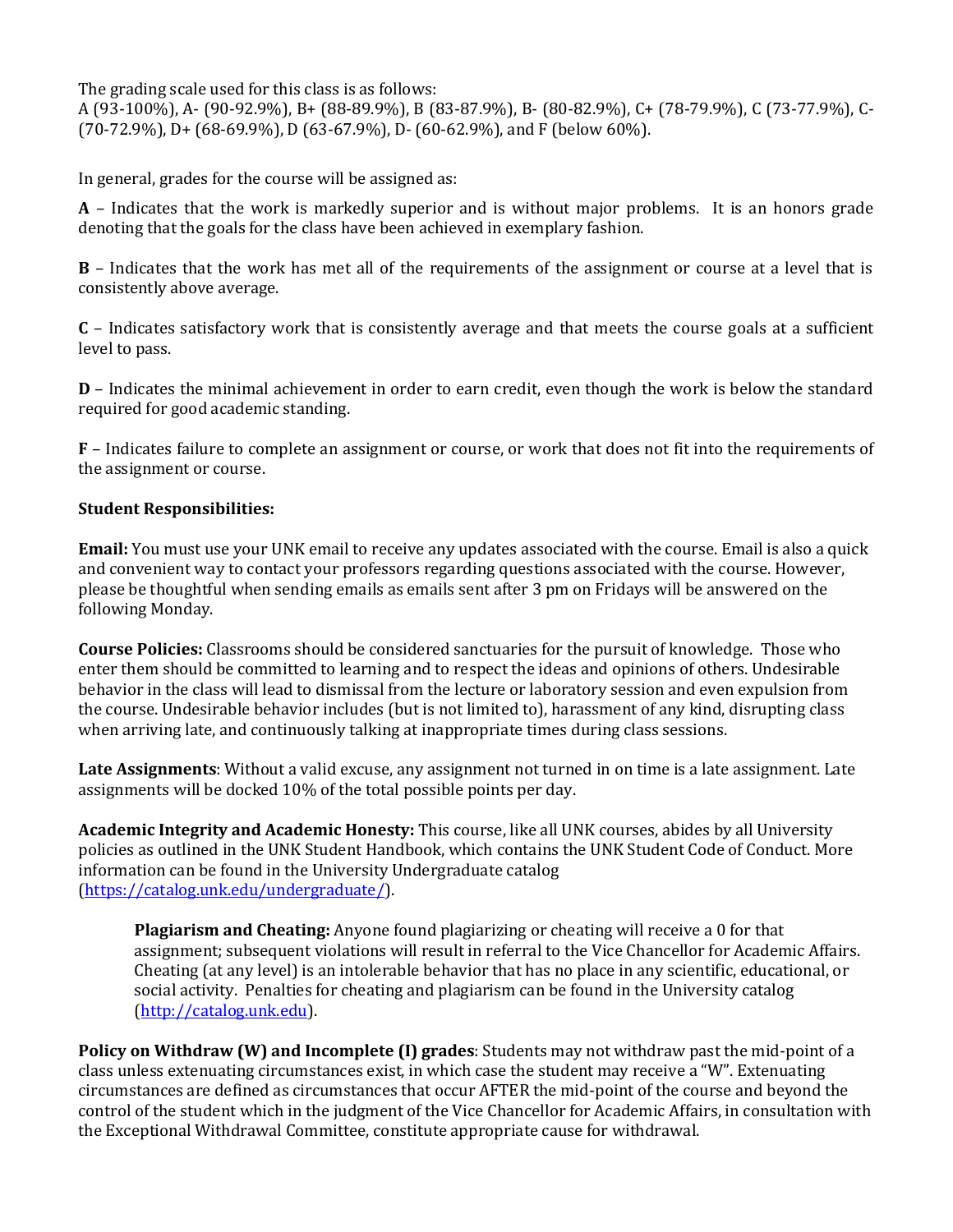Students will receive a "W" on their transcript (which indicates a withdrawal) for classes dropped on or after the first day of the class. A failing grade of "F" will be recorded on the transcript if a student stops attending class and neither officially withdraws from the course prior to the appropriate deadline nor establishes, prior to the end of the class and to the satisfaction of the instructor, that extenuating circumstances prevented completion of the course.

To be considered for an incomplete, a mark of "I" is reserved for conditions in which a student has been unable, due to circumstances beyond his or her control, to complete the course by the end of the term. Unless an extension of time is granted in writing by the Office of Student Records and Registration, an incomplete must be removed within twelve calendar months. If the course work is not completed during this time, then the "I" will convert to an "F" on the student's transcript and cannot be changed other than by re-registering for the course.

If an extension is desired, the student must initiate a written request for a specific time of extension, must exhibit extenuating circumstances beyond his/her control, and must make the request in advance of the twelve-month expiration. The request must be supported by a written endorsement from the course instructor, or the department chairperson in the absence of the instructor and submitted to the Registrar's Office prior to the expiration of the twelve-month period.

**Distribution of course materials:** Audio or video recording, digital or otherwise, of lectures, seminars or any other teaching environment by students is allowed only with the prior written consent of the instructors or as a part of an approved accommodation plan. Student or instructor content, digital or otherwise, created and/or used within the context of the course is to be used solely for personal study, and is not to be used or distributed for any other purpose without prior written consent from the content author(s). Any further use or dissemination of this material may be in violation of Federal copyright law and University sanctions including failure in the course.

**Students with Disabilities:** It is the policy of the University of Nebraska at Kearney to provide flexible and individualized reasonable accommodation to students with documented disabilities. To receive accommodation services for a disability, students must be registered with the UNK Disabilities Services for Students (DSS) office, 175 Memorial Student Affairs Building, 308-865-8214 or by emai[l unkdso@unk.edu](mailto:unkdso@unk.edu)

# **UNK Statement of Diversity & Inclusion:**

UNK stands in solidarity and unity with our students of color, our Latinx and international students, our LGBTQIA+ students and students from other marginalized groups in opposition to racism and prejudice in any form, wherever it may exist. It is the job of institutions of higher education, indeed their duty, to provide a haven for the safe and meaningful exchange of ideas and to support peaceful disagreement and discussion. In our classes, we strive to maintain a positive learning environment based upon open communication and mutual respect. UNK does not discriminate on the basis of race, color, national origin, age, religion, sex, gender, sexual orientation, disability or political affiliation. Respect for the diversity of our backgrounds and varied life experiences is essential to learning from our similarities as well as our differences. The following link provides resources and other information regarding D&I[: https://www.unk.edu/about/equity-access](https://www.unk.edu/about/equity-access-diversity.php)[diversity.php](https://www.unk.edu/about/equity-access-diversity.php)

# **Students Who are Pregnant**

It is the policy of the University of Nebraska at Kearney to provide flexible and individualized reasonable accommodation to students who are pregnant. To receive accommodation services due to pregnancy, students must contact Cindy Ference in Student Health, 308-865-8219. The following link provides information for students and faculty regarding pregnancy rights. [http://www.nwlc.org/resource/pregnant](https://urldefense.proofpoint.com/v2/url?u=http-3A__www.nwlc.org_resource_pregnant-2Dand-2Dparenting-2Dstudents-2Drights-2Dfaqs-2Dcollege-2Dand-2Dgraduate-2Dstudents&d=DwMFAg&c=Cu5g146wZdoqVuKpTNsYHeFX_rg6kWhlkLF8Eft-wwo&r=BJkIhAaMtWY7PlqIhIOyVw&m=RgBL3s2VNHfvD5ReMK2q_PhwYU8dbEt1vxs1BO4WkpQ&s=MmB91XAzaW-E7UPMXPGx9tWJQbTWJYyYzM8gLjhEzQ0&e=)[and-parenting-students-rights-faqs-college-and-graduate-students](https://urldefense.proofpoint.com/v2/url?u=http-3A__www.nwlc.org_resource_pregnant-2Dand-2Dparenting-2Dstudents-2Drights-2Dfaqs-2Dcollege-2Dand-2Dgraduate-2Dstudents&d=DwMFAg&c=Cu5g146wZdoqVuKpTNsYHeFX_rg6kWhlkLF8Eft-wwo&r=BJkIhAaMtWY7PlqIhIOyVw&m=RgBL3s2VNHfvD5ReMK2q_PhwYU8dbEt1vxs1BO4WkpQ&s=MmB91XAzaW-E7UPMXPGx9tWJQbTWJYyYzM8gLjhEzQ0&e=)